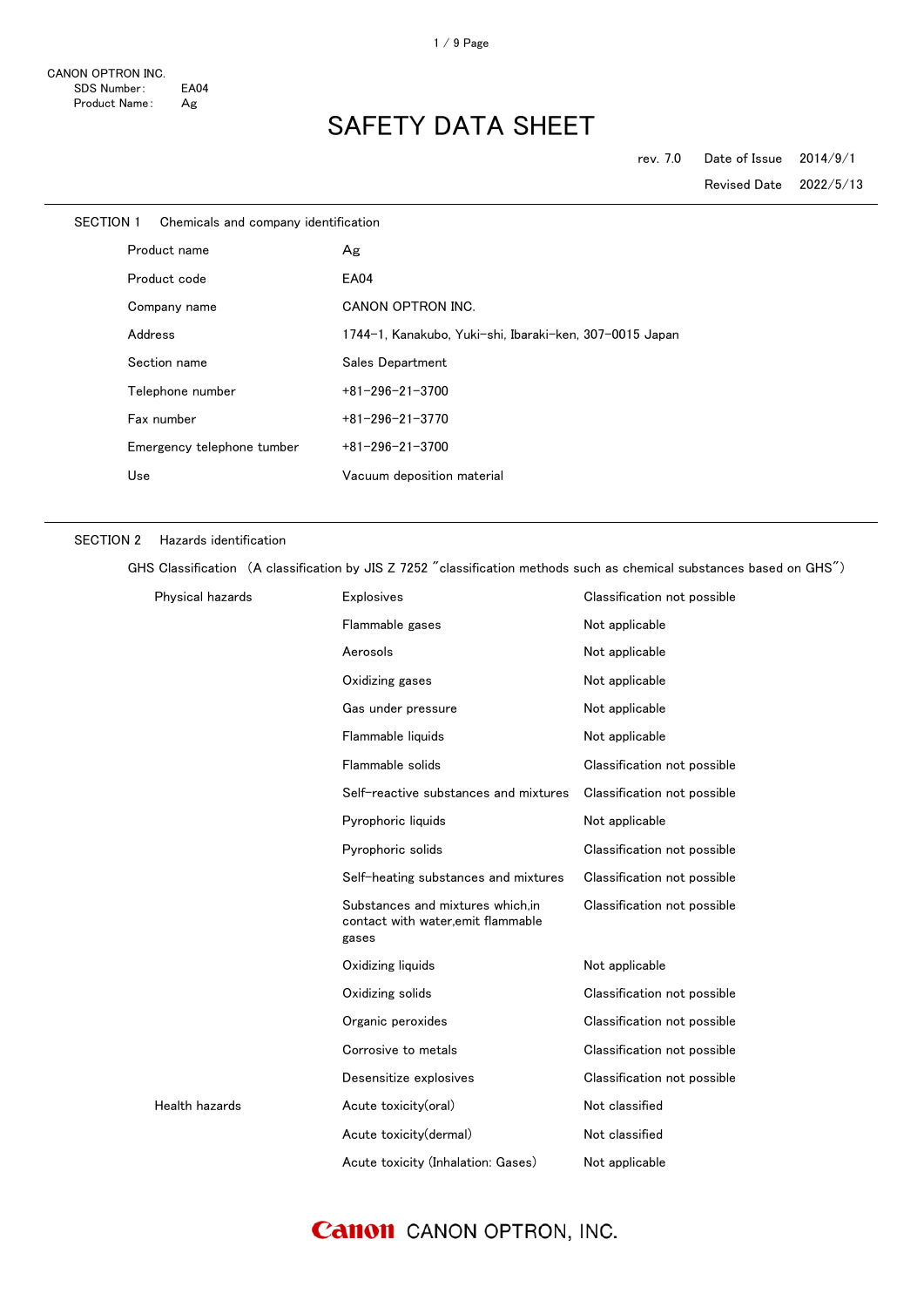|                       | Acute toxicity (Inhalation: Vapors)                        | Classification not possible |
|-----------------------|------------------------------------------------------------|-----------------------------|
|                       | Acute toxicity (Inhalation: Dusts and<br>mists)            | Classification not possible |
|                       | Skin corrosion/irritation                                  | Not classified              |
|                       | Serious eye damage/eye irritation                          | Category 2B                 |
|                       | Respiratory sensitization                                  | Classification not possible |
|                       | Skin sensitization                                         | Category 1                  |
|                       | Germ cell mutagenicity                                     | Classification not possible |
|                       | Carcinogenicity                                            | Classification not possible |
|                       | Reproductive toxicity                                      | Classification not possible |
|                       | Reproductive toxicity, effects on or via<br>lactation      | Classification not possible |
|                       | Specific target organ toxicity (single<br>exposure)        | Category 1                  |
|                       | Specific target organ toxicity (repeated<br>exposure)      | Category 1                  |
|                       | Aspiration hazard                                          | Classification not possible |
| Environmental hazards | Hazardous to the aquatic environment<br>Short-term(acute)  | Classification not possible |
|                       | Hazardous to the aquatic environment<br>Long-term(chronic) | Classification not possible |
|                       | Hazardous to the ozone layer                               | Classification not possible |

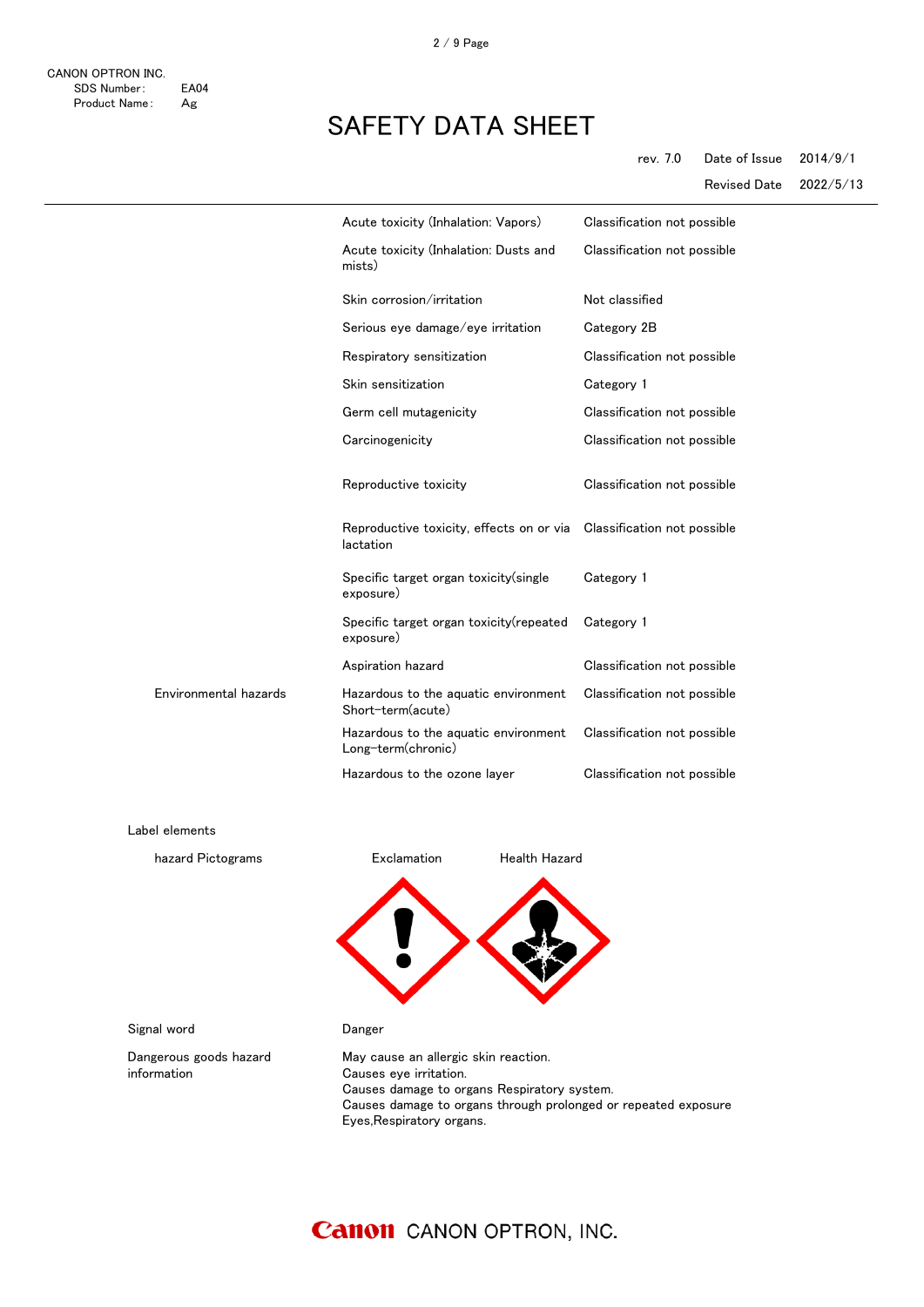CANON OPTRON INC. SDS Number: EA04<br>Product Name: Ag Product Name:

SAFETY DATA SHEET

rev. 7.0 Date of Issue 2014/9/1

Revised Date 2022/5/13

| Precautionary statements |                                                                                                                                                                                                                                                                                                                                                                                                                                                                                                                                      |
|--------------------------|--------------------------------------------------------------------------------------------------------------------------------------------------------------------------------------------------------------------------------------------------------------------------------------------------------------------------------------------------------------------------------------------------------------------------------------------------------------------------------------------------------------------------------------|
| [Safety measures]        | Do not breathe dust/fume/gas/mist/vapours/spray.<br>Avoid breathing dust/fume/gas/mist/vapours/spray.<br>Wash hands thoroughly after handling.<br>Do not eat, drink or smoke when using this product.<br>Contaminated work clothing should not be allowed out of the workplace.<br>Wear Protective glovess/protective clothing/eye protection/face protection.                                                                                                                                                                       |
| [First-aid measures]     | IF ON SKIN: Wash with plenty of soap and water.<br>IF IN EYES: Rinse cautiously with water for several minutes. Remove contact<br>lenses, if present and easy to do. Continue rinsing.<br>If exposed or concerned: Call a poison center or doctor/physician.<br>Get medical advice/attention if you feel unwell.<br>Specific treatment.<br>If skin irritation or rash occurs: Get medical advice/attention.<br>If eye irritation persists: Get medical advice/attention.<br>Take off contaminated clothing and wash it before reuse. |
| [Storage]                | Store locked up.                                                                                                                                                                                                                                                                                                                                                                                                                                                                                                                     |
| [Disposal]               | Dispose of contents/container in accordance with national regulations.                                                                                                                                                                                                                                                                                                                                                                                                                                                               |
| 【Other hazards】          |                                                                                                                                                                                                                                                                                                                                                                                                                                                                                                                                      |

| Substance/Mixture                       | Substance                                                                                                                                                                                                           |
|-----------------------------------------|---------------------------------------------------------------------------------------------------------------------------------------------------------------------------------------------------------------------|
| Chemical name                           | Silver                                                                                                                                                                                                              |
| Chemical formula                        | Ag                                                                                                                                                                                                                  |
| Concentration or concentration<br>range | 99.99%                                                                                                                                                                                                              |
| CAS No.                                 | $7440 - 22 - 4$                                                                                                                                                                                                     |
| <b>TSCA Inventry</b>                    | Silver                                                                                                                                                                                                              |
| EINECS number                           | $231 - 131 - 3$                                                                                                                                                                                                     |
| Radioactive information                 | Radioactive substances are not used as the material. Therefore, there is no<br>reason that ionizing radiation would be generated.                                                                                   |
| <b>SECTION 4</b><br>First aid measures  |                                                                                                                                                                                                                     |
| Inhalation                              | Remove person to fresh air and keep comfortable for breathing.<br>Get medical advice/attention if you feel unwell.                                                                                                  |
| Skin contact                            | Take off immediately all contaminated clothing. Rinse affected areas with<br>water/shower.<br>IF ON SKIN: Wash with plenty of soap and water.<br>If skin irritation or rash occurs: : Get medical advice/attention. |
|                                         |                                                                                                                                                                                                                     |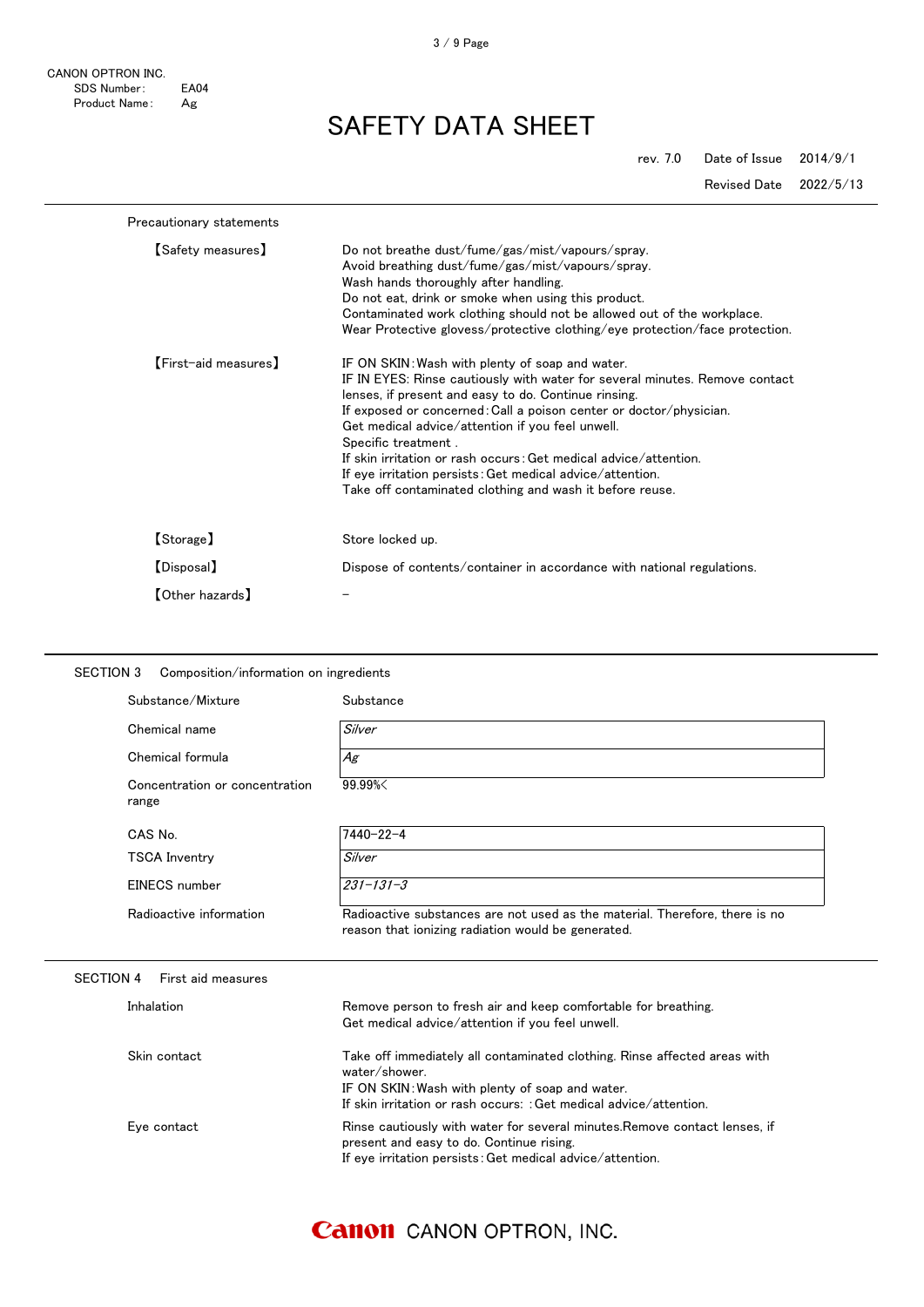CANON OPTRON INC. SDS Number: EA04<br>Product Name: Ag Product Name:

rev. 7.0 Date of Issue 2014/9/1

Revised Date 2022/5/13

|                  | Ingestion                                                                  | Rinse mouth.<br>Get medical advice/attention.                                                                                                                                                                                                                                                                                                           |
|------------------|----------------------------------------------------------------------------|---------------------------------------------------------------------------------------------------------------------------------------------------------------------------------------------------------------------------------------------------------------------------------------------------------------------------------------------------------|
|                  | Most important symptoms and<br>effects, both acute and delayed             | Effects of long-term or repeated exposure: May cause discoloration of the eyes,<br>nose, throat, and skin (argyria; silver poisoning).                                                                                                                                                                                                                  |
|                  | Protection of first aiders                                                 | Rescuers, wear suitable protective equipment as the situation demands.                                                                                                                                                                                                                                                                                  |
|                  | Special precautions for physicians                                         | No data available                                                                                                                                                                                                                                                                                                                                       |
| <b>SECTION 5</b> | Firefighting measures                                                      |                                                                                                                                                                                                                                                                                                                                                         |
|                  | Suitable extinguishing media                                               | This product itself is not flammable.<br>The use of appropriate fire extinguishing agent according to the types of<br>surrounding fire.                                                                                                                                                                                                                 |
|                  | Unsuitable extinguishing media                                             | No data available                                                                                                                                                                                                                                                                                                                                       |
|                  | Specific hazards                                                           | There is a possibility that irritating, or to generate a toxic gas by fire.                                                                                                                                                                                                                                                                             |
|                  | Specific extinguishing methods                                             | It move a container from the fire area if not dangerous.<br>Immovable case, it is cooled with water spray in and around the container.                                                                                                                                                                                                                  |
|                  | Special protective equipment for<br>firefighters                           | When fire fighting work, and should be worn for a suitable chemical protective<br>clothing and respiratory air.                                                                                                                                                                                                                                         |
|                  | Personal precautions, protective<br>equipment, and emergency<br>procedures | Immediately, It isolate leakage area as the appropriate distance in all directions.<br>It prohibit the entrance except the person concerned.<br>Wear, the operator avoid inhalation of gas and contact with eyes, to the skin (see<br>section "protection measures and 8. Exposure prevention") appropriate<br>protective equipment.<br>It stay upwind. |
|                  | Environmental precautions                                                  | The Note is discharged into rivers or the like, so as not to cause damage to the<br>environment.                                                                                                                                                                                                                                                        |
|                  | Methods and material for<br>containment and cleaning up                    | If it is not dangerous to do so, stop the leak.<br>Collection and neutralization: Sweep up leaked material and collect it in a<br>sealable empty container.                                                                                                                                                                                             |
|                  | Secondary disaster prevention<br>measures                                  | Because of the risk of slippery when left on the floor, to handle frequently.                                                                                                                                                                                                                                                                           |
| <b>SECTION 7</b> | Handling and storage                                                       |                                                                                                                                                                                                                                                                                                                                                         |
|                  | Precautions for safe handling                                              |                                                                                                                                                                                                                                                                                                                                                         |
|                  | Technical measures                                                         | Take measures for equipment as described in "8. Exposure controls/personal<br>protection" and wear protective equipment.                                                                                                                                                                                                                                |
|                  | Safety handling precautions                                                | Do not swallow contact, or inhalation.<br>Avoid contact with eyes.<br>Do not inhale dust, fumes.<br>Wash hands thoroughly after handling.<br>Be used only in well-ventilated area or outdoors.                                                                                                                                                          |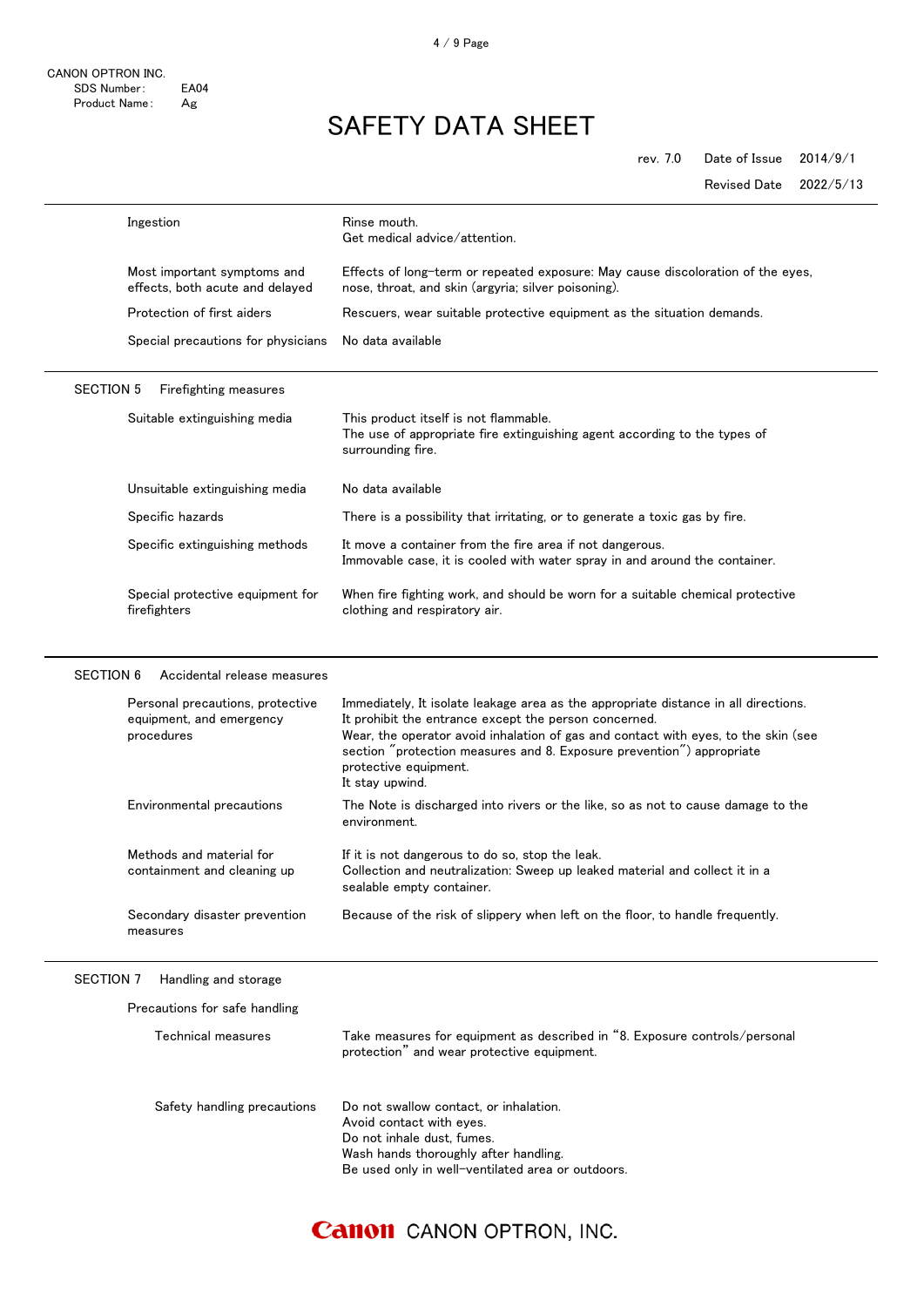# SAFETY DATA SHEET

rev. 7.0 Date of Issue 2014/9/1

Revised Date 2022/5/13

| Avoidance of contact                                                        | Refer to "10. Stability and reactivity."                                                                                                                                                                                                                                                                                                                             |
|-----------------------------------------------------------------------------|----------------------------------------------------------------------------------------------------------------------------------------------------------------------------------------------------------------------------------------------------------------------------------------------------------------------------------------------------------------------|
| Hygiene measures                                                            | Wash hands thoroughly after handling.<br>Do not eat, drink or smoke when using this product.                                                                                                                                                                                                                                                                         |
| Conditions for safe storage,<br>including any incompatibilities             |                                                                                                                                                                                                                                                                                                                                                                      |
| Safe storage conditions                                                     | Store locked up.                                                                                                                                                                                                                                                                                                                                                     |
| Safety packaging material                                                   | No packaging, regulation of the container, but put to those that do not damage<br>sealable.                                                                                                                                                                                                                                                                          |
| <b>SECTION 8</b><br>Exposure controls/personal protection                   |                                                                                                                                                                                                                                                                                                                                                                      |
|                                                                             | Ag                                                                                                                                                                                                                                                                                                                                                                   |
| Permissible concentration                                                   |                                                                                                                                                                                                                                                                                                                                                                      |
| ACGIH                                                                       | $TLV$ -TWA 0.1mg/m <sup>3</sup><br>(2005 edition)                                                                                                                                                                                                                                                                                                                    |
| Appropriate engineering controls                                            | And placing a safety shower and eye wash in the workplace handling or storage<br>of this material.<br>Making a ventilation exhaust in order to keep the exposure limits or less<br>concentration in the air.<br>When dust, fumes generated in the high heat step, installing a ventilation system<br>in order to keep the concentration below manage air pollutants. |
| Individual protection measures,<br>such as personal protective<br>equipment |                                                                                                                                                                                                                                                                                                                                                                      |
| Respiratory protection                                                      | Dustproof mask                                                                                                                                                                                                                                                                                                                                                       |
| Hand protection                                                             | Protective gloves                                                                                                                                                                                                                                                                                                                                                    |
| Eye/face protection                                                         | Dust-proof glasses                                                                                                                                                                                                                                                                                                                                                   |
| Skin protection                                                             | Protective clothing                                                                                                                                                                                                                                                                                                                                                  |
| <b>SECTION 9</b><br>Physical and chemical properties                        |                                                                                                                                                                                                                                                                                                                                                                      |
| Appearance                                                                  |                                                                                                                                                                                                                                                                                                                                                                      |

| Physical state | Solid              |
|----------------|--------------------|
| Form           | Pellet, wiry       |
| Colour         | White or off-white |
| Odour          | None               |

#### Ag

Melting point/freezing point  $\sqrt{962^{\circ}C}$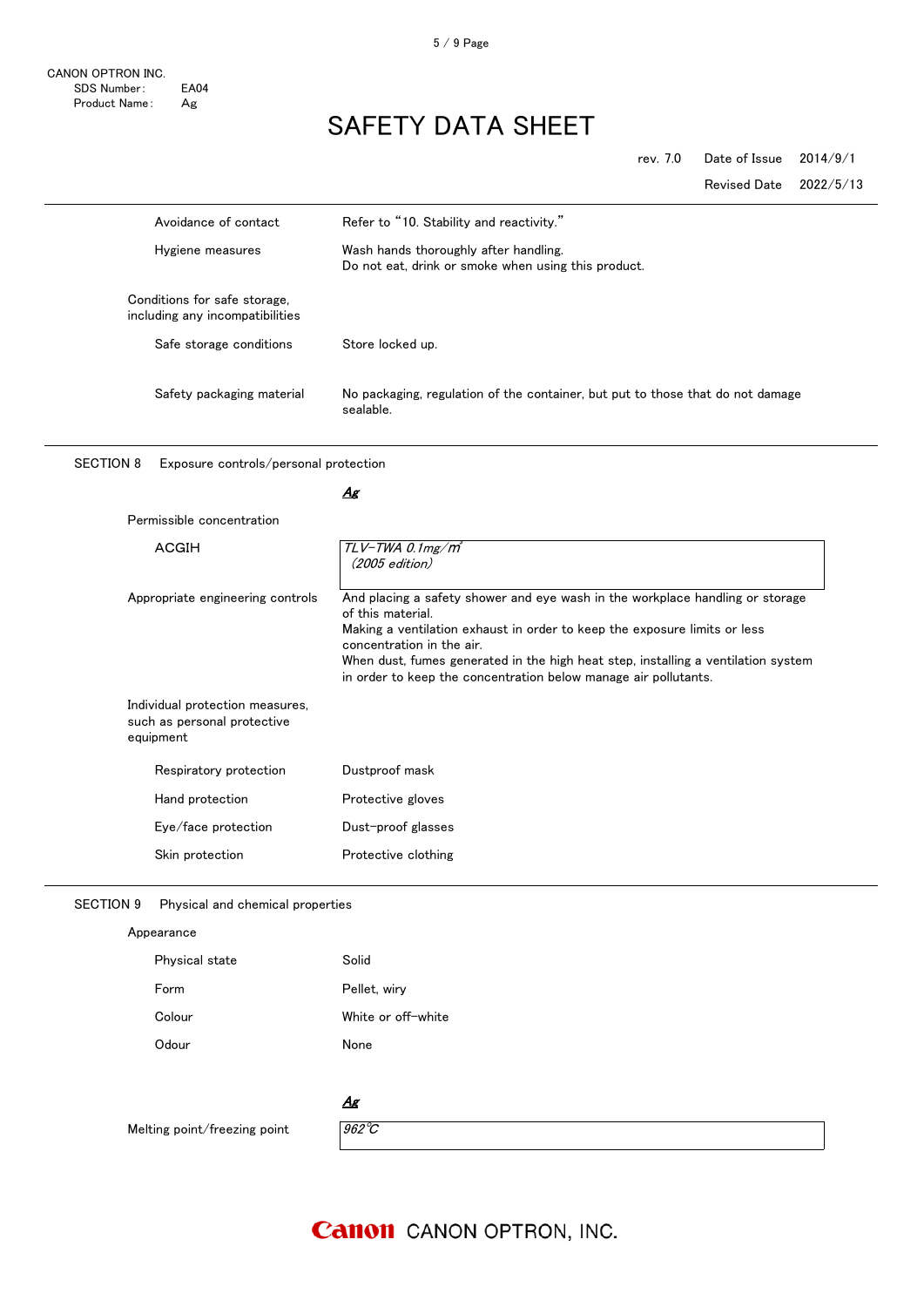### rev. 7.0 Date of Issue 2014/9/1

Revised Date 2022/5/13

| Boiling point or initial boiling point<br>and boiling range | $2212^{\circ}C$                             |
|-------------------------------------------------------------|---------------------------------------------|
| Flammability                                                | No data available                           |
| Upper/lower flammability or<br>explosive limits             | No data available                           |
| Flash point                                                 | No data available                           |
| Auto-ignition temperature                                   | No data available                           |
| Decomposition temperature                                   | No data available                           |
| pH                                                          | No data available                           |
| Kinematic viscosity                                         | No data available                           |
| Solubility                                                  |                                             |
| Water                                                       | Insoluble                                   |
| Other solvents                                              | No data available                           |
| Partition coefficient: n-<br>octanol/water                  | No data available                           |
| Vapour pressure                                             | $0.000000565Pa$ (25 °C) (in terms of value) |
| Density and/or relative density                             | 10.5                                        |
| (Density)                                                   |                                             |
| Relative vapor density                                      | No data available                           |
| Particle characteristics                                    | No data available                           |
| Other information                                           | No data available                           |
|                                                             |                                             |

SECTION 10 Stability and reactivity

#### Ag

| Reactivity                                             | No data available                                                                                                                                                                                                                                                                                                                                                                                                                                                                                                 |
|--------------------------------------------------------|-------------------------------------------------------------------------------------------------------------------------------------------------------------------------------------------------------------------------------------------------------------------------------------------------------------------------------------------------------------------------------------------------------------------------------------------------------------------------------------------------------------------|
| Chemical stability                                     | It is stable under normal conditions.                                                                                                                                                                                                                                                                                                                                                                                                                                                                             |
| Possibility of hazardous reactions                     | It darken to exposure to sulfur ozone, or hydrogen sulfide.<br>Contact not strong acids, and strong bases.<br>Sensitive compounds shock is formed by acetylene.<br>(To release oxygen gas by decomposing violently) sometimes concentrated<br>hydrogen peroxide solution and fine pieces of silver will explode.<br>The substance can form explosive compounds upon drying, upon contact with<br>ammonia.<br>It readily reacts with concentrated sulfuric acid and dilute nitric acid. It pose a<br>risk of fire. |
| Conditions to avoid                                    | No data available                                                                                                                                                                                                                                                                                                                                                                                                                                                                                                 |
| Incompatible materials                                 | Strong acids, strong bases, strong hydrogen peroxide solution, ammonia (dry).<br>dilute nitric acid, concentrated sulfuric acid.                                                                                                                                                                                                                                                                                                                                                                                  |
| Hazardous decomposition products <i>Not applicable</i> |                                                                                                                                                                                                                                                                                                                                                                                                                                                                                                                   |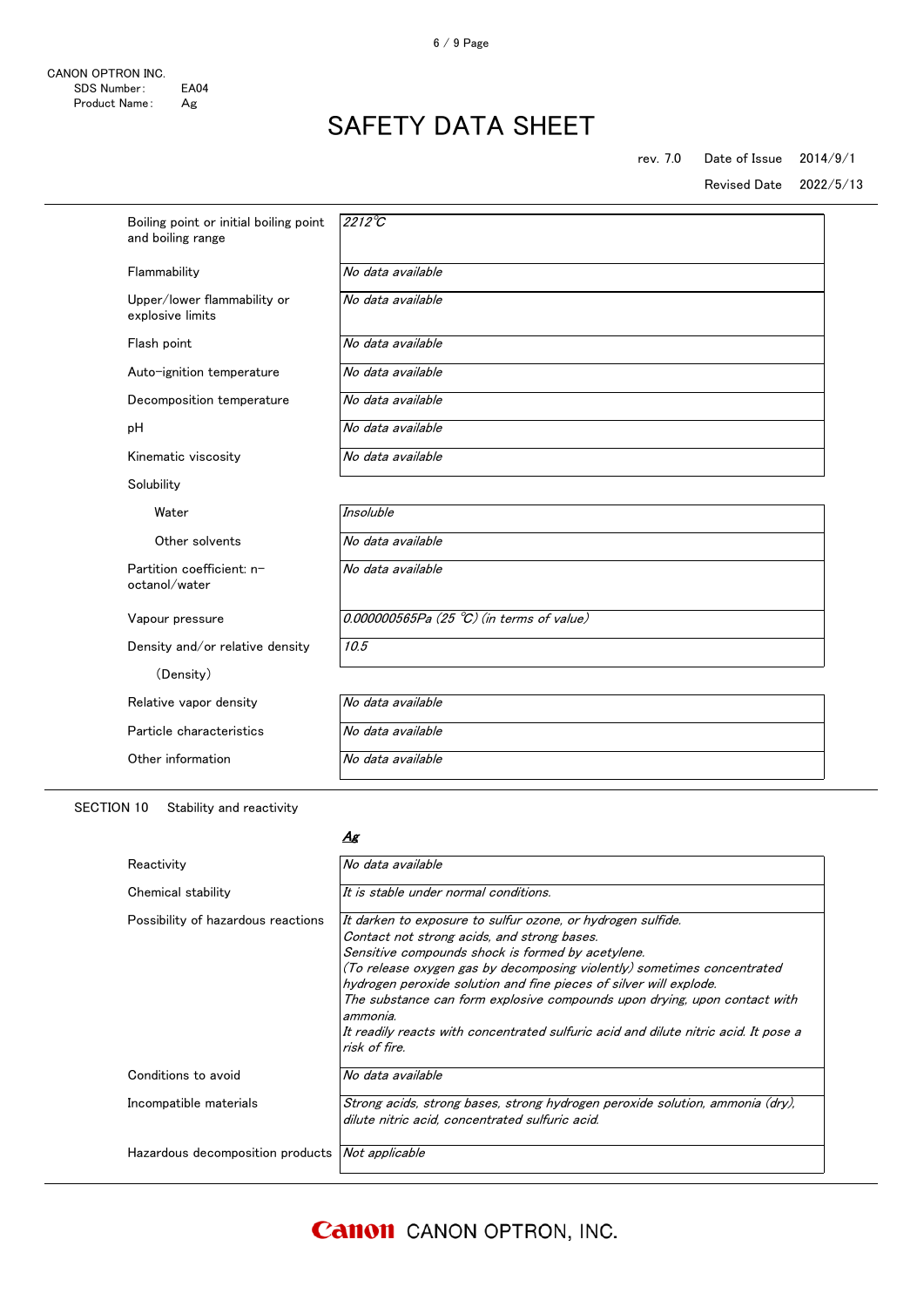Revised Date 2022/5/13

#### SECTION 11 Toxicological information

|                                                      | Δg                                                                                                                                                                                                                                                                                                                                                                                                                                                                                                                   |
|------------------------------------------------------|----------------------------------------------------------------------------------------------------------------------------------------------------------------------------------------------------------------------------------------------------------------------------------------------------------------------------------------------------------------------------------------------------------------------------------------------------------------------------------------------------------------------|
| Acute toxicity(oral)                                 | <b>SPECIES: Rat</b><br>ENDPOINT: LD50<br>VALUE: >5000 mg/kg                                                                                                                                                                                                                                                                                                                                                                                                                                                          |
| Acute toxicity(dermal)                               | Dermal rat LD50> 2000mg/kg                                                                                                                                                                                                                                                                                                                                                                                                                                                                                           |
| Acute toxicity (Inhalation: Gases)                   | Solid (GHS definition)                                                                                                                                                                                                                                                                                                                                                                                                                                                                                               |
| Acute toxicity (Inhalation:<br>Vapours)              | No data available                                                                                                                                                                                                                                                                                                                                                                                                                                                                                                    |
| Acute toxicity (Inhalation: Dusts<br>and mists)      | No data available                                                                                                                                                                                                                                                                                                                                                                                                                                                                                                    |
| Skin corrosion/irritation                            | Since it is reported to be "Slightly irritating" on rabbits (IUCLID (2000)), it was<br>classified as out of Category.                                                                                                                                                                                                                                                                                                                                                                                                |
| Serious eye damage/irritation                        | It was referred to as Category 2B from the statement of mild irritation by rabbit<br>test / recovered in 48 hours (IUCLID (2000)).                                                                                                                                                                                                                                                                                                                                                                                   |
| Respiratory or skin sensitization                    | Classified as Category 1 because of the descriptions that powder exposure<br>causes allergic contact dermatitis (ACGIH (2001)) and that contact to<br>accessories containing silver produced allergic reactions (PATTY (5th, 2001)).                                                                                                                                                                                                                                                                                 |
| Germ cell mutagenicity                               | No data available                                                                                                                                                                                                                                                                                                                                                                                                                                                                                                    |
| Carcinogenicity                                      | There are descriptions that carcinogenicity was not observed in the test in which<br>powder was intramuscularly injected to rats (PATTY (5th, 2001)). And there is no<br>carcinogenic evidence to humans (PATTY (5th, 2001), (HSDB (2003)). But there<br>is no information of classification evaluation organizations such as IARC, so it<br>was determined that it cannot be classified.                                                                                                                            |
| Reproductive toxicity                                | No data available                                                                                                                                                                                                                                                                                                                                                                                                                                                                                                    |
| Specific target organ toxicity(single<br>exposure)   | The substance was classified as Category 1 (respiratory system). Based on the<br>reports that lung disorders with pulmonary edema developed after exposure to<br>heated metallic silver fumes for 4 hours (ACGIH (2001)), and that irritation to the<br>airways develops after occupational exposure to the dust (ATSDR ToxFAQs<br>$(1997)$ ).                                                                                                                                                                       |
| Specific target organ<br>toxicity(repeated exposure) | The argyrism (argyria) which is pigmentation in the skin and mucosa is produced<br>by occupational exposure to powders (ACGIH (2001)) (PATTY (5th, 2001)), but<br>as the description of dysfunction of decreased night vision (ATSDR ToxFAQs<br>(1997)), it was classified into Category 1 (eye). It was classified into Category 1<br>(respirator; inhalation) with the description that it became bronchitis by<br>deposition to the lungs by prolonged inhalation of a dust (PATTY (5th,<br>2001))(HSDB (2003)) . |
| Aspiration hazard                                    | Solid (GHS definition)                                                                                                                                                                                                                                                                                                                                                                                                                                                                                               |
| Other information                                    | No data available                                                                                                                                                                                                                                                                                                                                                                                                                                                                                                    |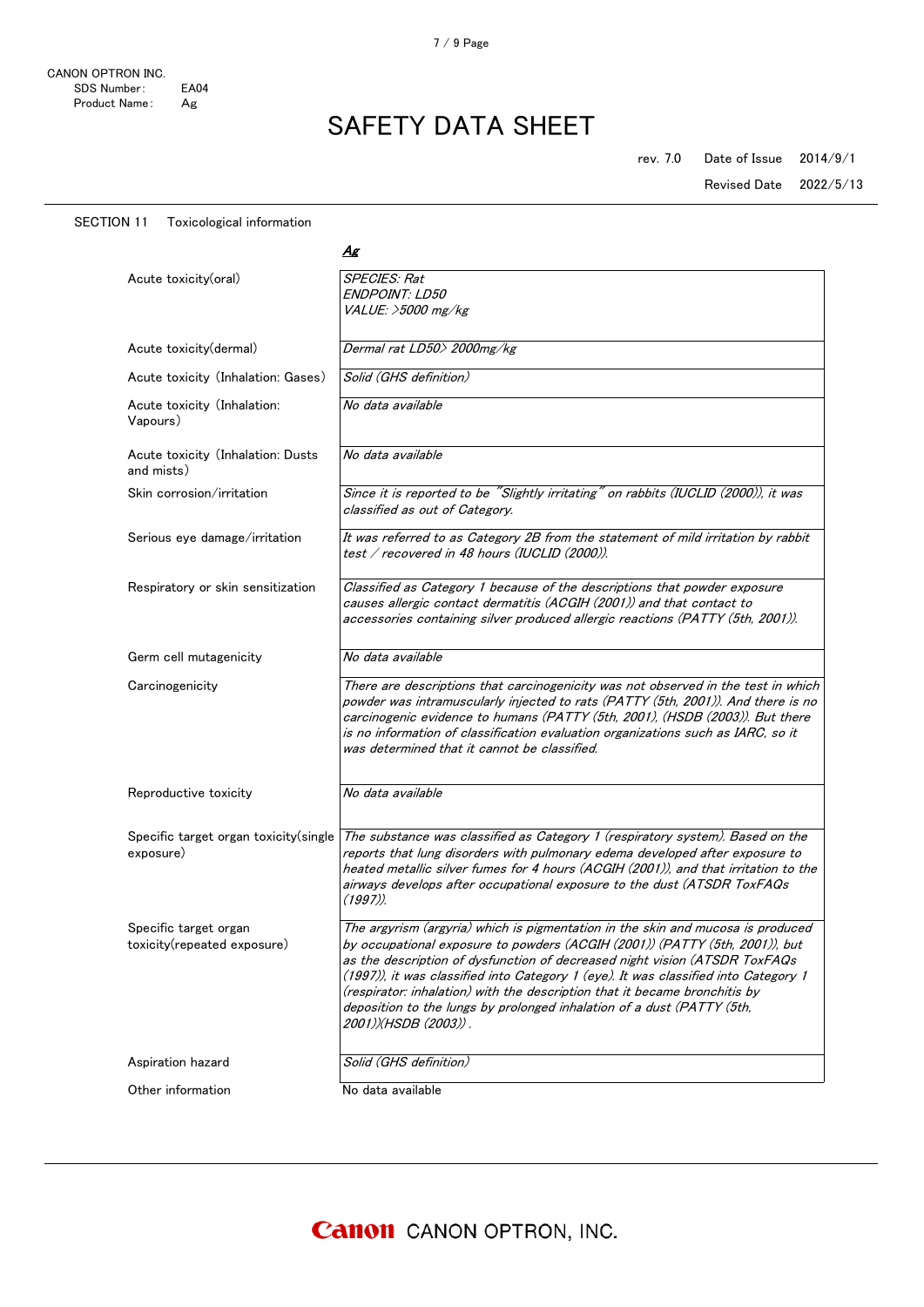| <b>SECTION 12</b><br>Ecological information                               |                                                                                                                                                                                                                               |
|---------------------------------------------------------------------------|-------------------------------------------------------------------------------------------------------------------------------------------------------------------------------------------------------------------------------|
|                                                                           | Δg                                                                                                                                                                                                                            |
| Toxicity                                                                  |                                                                                                                                                                                                                               |
| Hazardous to the aquatic<br>environment Short-<br>term(acute)             | No data available                                                                                                                                                                                                             |
| Hazardous to the aquatic<br>environment Long-<br>term(chronic)            | No data available                                                                                                                                                                                                             |
| Persistence and degradability                                             | No data available                                                                                                                                                                                                             |
| Bioaccumulative potential                                                 | No data available                                                                                                                                                                                                             |
| Mobility in soil                                                          | No data available                                                                                                                                                                                                             |
| Hazard to the ozone layer                                                 | No data available                                                                                                                                                                                                             |
| Other adverse effects                                                     | No data available                                                                                                                                                                                                             |
| <b>SECTION 13</b><br>Disposal considerations                              |                                                                                                                                                                                                                               |
| Waste treatment methods                                                   | Process is contracted to industrial waste disposers who received approval of a<br>prefectural governor.                                                                                                                       |
| Contaminated container and<br>contaminated packaging                      | The container is recycled after being cleaned, or is appropriately processed<br>according to the standards of related laws and regulations.<br>When disposing of empty containers, the contents should be completely removed. |
| <b>SECTION 14</b><br>Transport information                                | Ag                                                                                                                                                                                                                            |
| International regulation                                                  |                                                                                                                                                                                                                               |
| UN number                                                                 | Not applicable                                                                                                                                                                                                                |
| UN proper shipping name                                                   | Not applicable                                                                                                                                                                                                                |
| UN classification                                                         | Not applicable                                                                                                                                                                                                                |
| Transport hazard class                                                    | Not applicable                                                                                                                                                                                                                |
| Packing group                                                             | Not applicable                                                                                                                                                                                                                |
| Hazardous to the aquatic                                                  | No data available                                                                                                                                                                                                             |
| environment<br>Maritime transport in bulk<br>according to IMO instruments | No data available                                                                                                                                                                                                             |
| Japanese lows and regulations                                             | Land regulation information Not applicable<br>Maritime regulatory information non-hazardous materials<br>Aviation regulatory information non-hazardous materials                                                              |
| Special precautions for users                                             | When transporting, protect from direct sunlight and take on cargo without<br>breakage of container, corrosion and leakage.<br>Do not stack heavy good thereupon.                                                              |